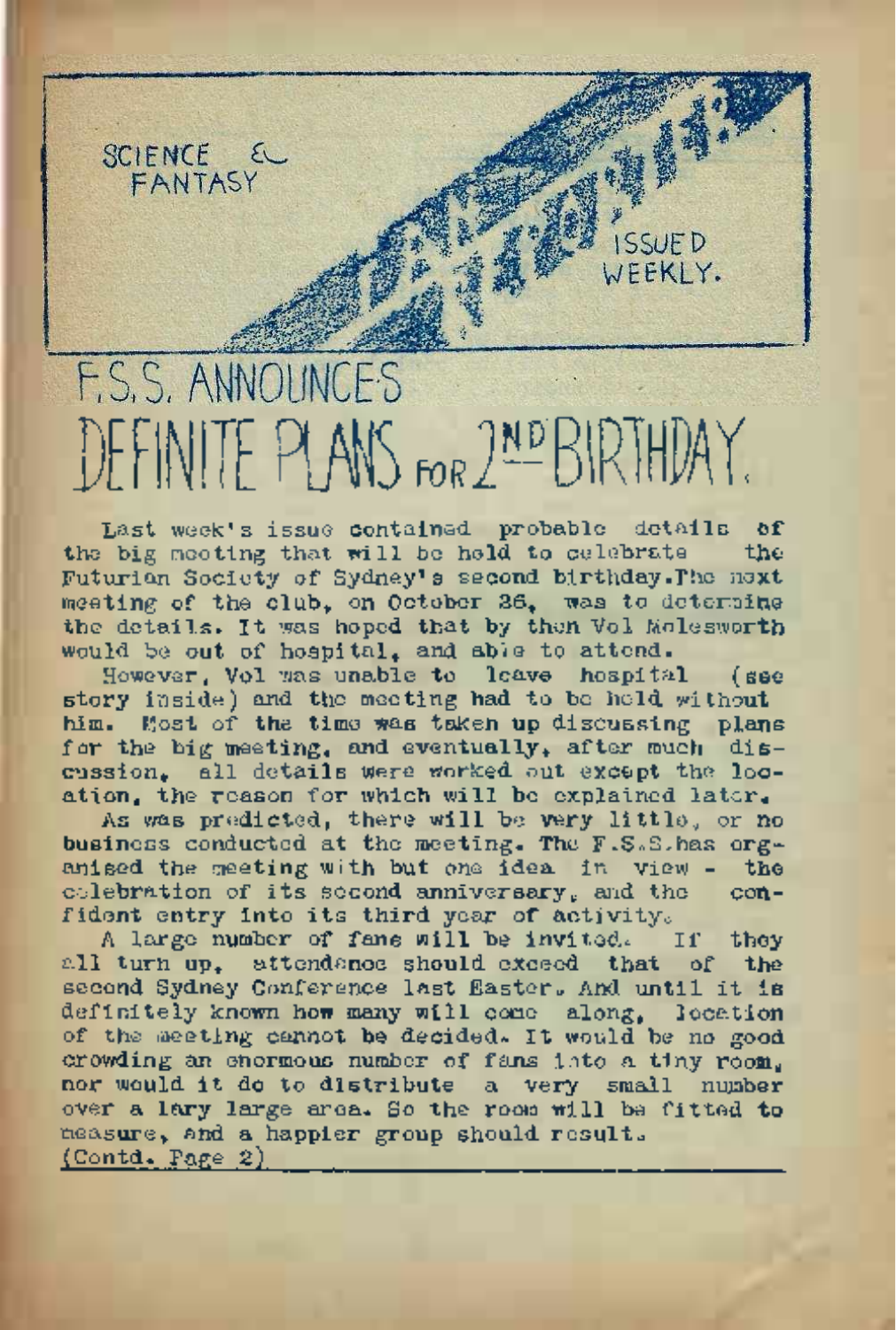PAGE TUO LA PARTICIPATION DE S.F.F. REPORTER..

# BIRTHDAY <sup>M</sup>EETING, .from page 1

Some prospective fans will get their first glimpse of fam activities at the party.This, it is hoped.,will be the start of a drive for new fans,which are needed, so much when the future of present fans is so unsettled, Also amongst the guests will be old fans who like to "meet the gang" occasionally.

Outstanding feature of the meeting may be the quiz. It is being compounded by all the members, and in the end all questions will be pooled, producing a really colossal questionnaire, It will probably be the biggest ever. Members are also racking their brains try- ing to think up stf games, to "keep the party going."

The meeting will be held on November 9, which is the first Sunday after the anniversary of the first meeting, which took place on November 5, 1939,

It should be a big success.

# $ST$  WS  $^{\circ}$ MORE BAD LUCK FOR MOLESVORTH.

Just when Vol Molesworth was ready to leave hospital, an X-ray revealed that an operation on his tonsils was necessary, and he will now be in bed another two or three weeks»

This is bad luck for Vol. Fandom in Sydney has been "waiting" until he was up and about again. But now, with the birthday meeting so near, the F.S.S. must continue their activities. And although we are not sure at the moment, it looks as if Vol will miss the big meeting. So again we ask all fans to write to him, to help pass some of the many hours that will seem so long. His address is c/- Mater Misericordiae Hospital Pacific Highway, Crows Nest, N.S.'.

# AR AFFECTS MORE FANS.

Two more Sydney fans will soon be affected by the war. They are Bruce Sawyer and Eric Russell.

Bruce, who for a long time has been thinking of transferring from the militia to the A.I.F., has now decided, and will go up for examination this week.

Eric Russell received a note at the end of last week,informing him that his medical examination,prior to his call-up, would be on Monday, October 27. There is a group going into camp in December, and he may be amongst these.

We hope to have more details next week.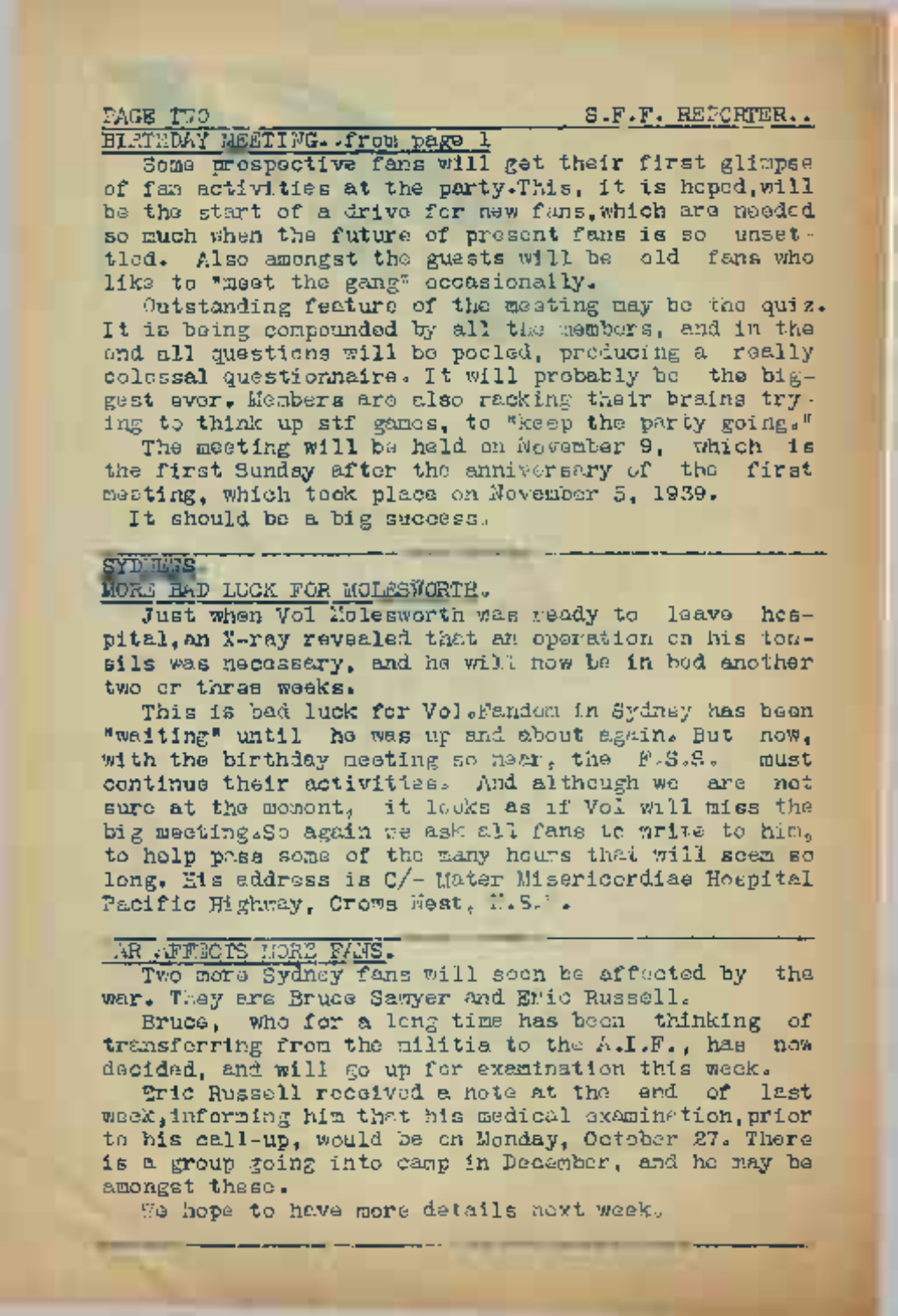PAGE THREE..

S.F.F. REFORTER. POLLS. No.3.WGAZENES, ASTOUNDING, UNKNOWN STILL TOGETHER

The five extra votes we received this week in our poll for magazines spread out the names a little more but did not separate Astounding and Unknown, which are still together in the lead.

Present positions are:

Number of votes received.........................9 ASTOUNDING, UNKNOW................................... points WONDER. OLD AMAZING............ ................ <sup>4</sup> « 2 " ASTCNISHIHG FAMOUS FANTASTIC MYSTERIES, STARTLING, CAPTAIN FUTURE, NEW AMAZING, SCOOPS, THRILLING WONDER........................-.............. . <sup>m</sup> .1 "

Astounding and Unknown polled three votes out of five this week, and thus lost their chanse of a 100% victory.But with only four or five votes to come, and <sup>a</sup> clear three point lead, it looks as if they will finish at the top of the poll. Whether they will both do it, or be soperated, we still do not know.

Amongst the others, old Amazing seems to be the best liked, and in its turn leads by two points from Wonder Stories.

An interesting feature this week was the inclusion of Scoops, England\*s first stf magazine. Which makes us realise the T.O.W. still has to receive its first vote.

If we receive enough votes this week,we will close the poll in the next issue. Otherwise it will run <sup>a</sup> week more. And don't forget, when you send in your vote, also send in suggestions for future polls. What polls do you want?

FIIMS..MELBOURNE AND SYDNEY ' "" """.<br>It seems that stf films come in waves. They either come all at once, or not at all. We have been without them for a while. Now they are back.

"King of the Zombies" started last Frisday at Sydney'<sup>s</sup> Capitol, but we still do not know very much about this film.

"Man made Monster" and "Horror Island" started in Melbourne on the same date.,